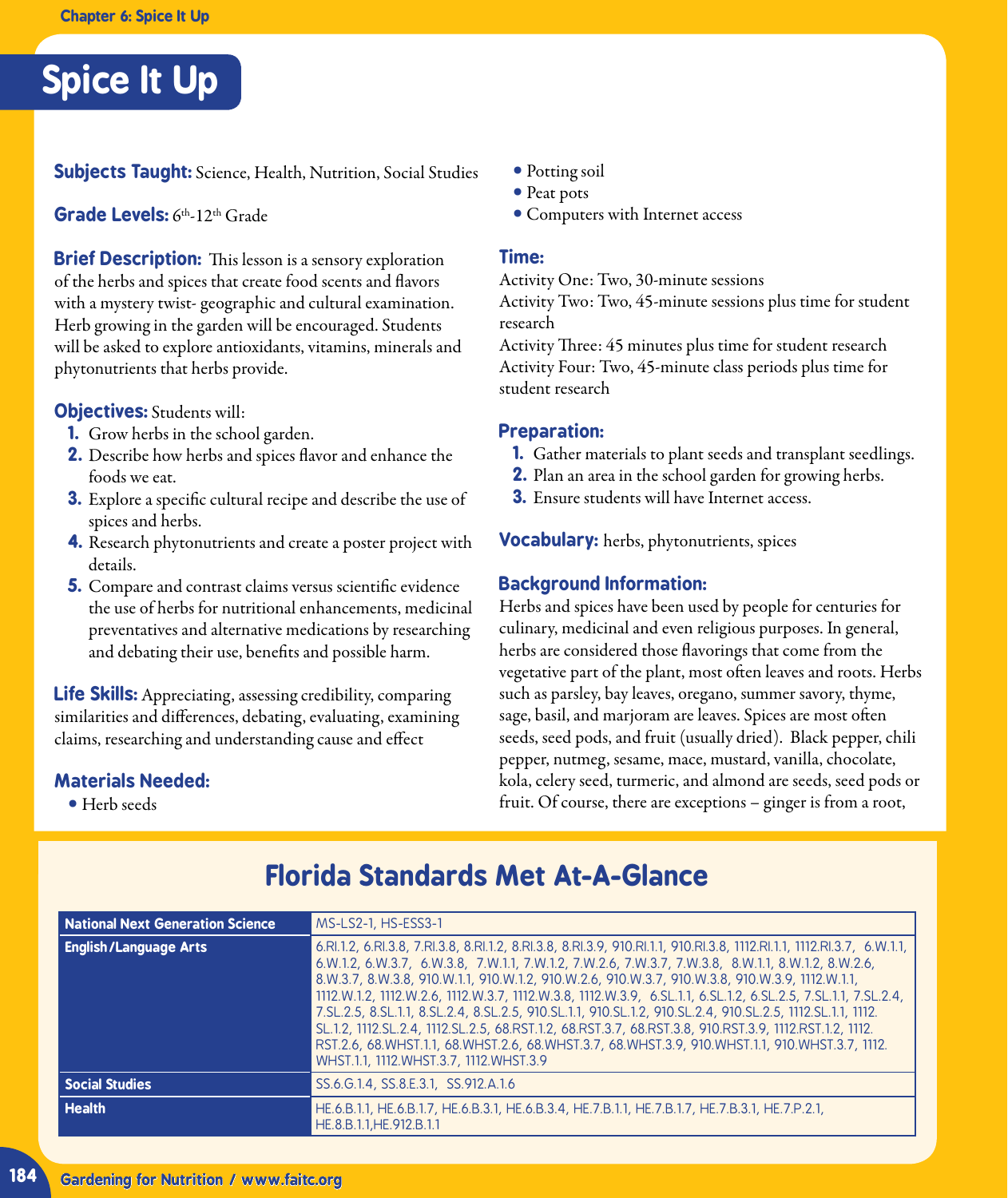

cinnamon is from the bark of a tree, saffron is the actually stamens of crocus flowers.

Plants produce chemicals for a number of reasons - to repel or discourage pests from eating them, to encourage pollinators and to encourage some animals to eat them and disperse the seeds while repelling others. For example, scientists have discovered that mammals can experience the heat of spicy hot peppers while birds cannot. Pepper seeds traveling through the digestive systems of mammals are damaged or even digested by some mammals. When the remnants are spread in the animal's waste, the seeds are no longer capable of germinating and producing new plants. However, pepper seeds digested by a bird pass through its system unharmed, are spread in the environment, and then germinate and produce new plants. So the bird is the preferred consumer of pepper fruits. Mammals are not. The hot spice of the peppers dissuades mammals from consuming peppers leaving them available for birds to eat.

Herbs and spices have been used for thousands of years as medicines long before modern medicine developed drugs. Some plants do produce chemicals that are beneficial as medicines. In fact, even today, about a quarter of all modern medicines are synthesized from plants. Willow bark tea has been used by many societies to relieve pain and reduce inflammation. The active property is salicylic acid, which is a plant hormone, and is the ingredient that makes aspirin effective at reducing pain and inflammation as a metabolite of aspirin. Modern research is currently examining medicinal claims about a wide range of herbal remedies and possibilities of plant materials. It is finding truth in some claims, cancer cures in others and no substance at all in others. The whole field of anti-oxidants and phytonutrient research (such as the often-hyped resveratrol) is just beginning.

Plants produce chemicals that provide a wide array of scents and flavors. Human use these in cooking to create an immense variety of foods. Each culture has specific flavors that make their cuisine unique and part of their culture. Some of these flavors and scents will be well known by students and others will be new experiences.

# **Herbs in the Kitchen**

Herbs are one of the easiest plants to grow and are in almost every dish of every meal we eat. Herbs added to food can make the difference between dull and delicious. Herbs are also used as an ingredient in soaps, shampoos, perfumes, bath powders and skin moisturizers. Almost half of all medicines include herbs as a significant ingredient, whether extracted from the actual plant or synthesized in the lab. Herbs can also be appreciated as decorative items and crafted into wreaths and potpourris.

With the renewed interest in locally grown, natural and organic food and medicines, people are rediscovering the many inherent benefits and uses of herbs. The importance of herbs is based on their ability to comfort and uplift which can be enjoyed simply by looking at, sniffing or observing them grow, bloom and bear seeds and eventually sharing them with others. Examples of popular herbs include: mint, lavender, basil, rosemary, parsley, sage, thyme and aloe vera.

Easy ways to use herbs:

- Freshen breath
- Flavor food
- Garnish foods
- Add to beverages
- Help with personal hygiene
- Used as medicine
- Debug indoor and outdoor spaces
- Neutralize odors
- • Used as a sleep aid

An herb (pronounced 'erb' with a silent 'h' in the U.S.) is defined as any part of a plant with culinary, aromatic, cosmetic, insecticidal, insect-attracting or dye-making characteristics. Herbs are easily grown in temperate climates. The most useful part of the herb plant is the leaf or flower. The difference between herbs and spices are that spices are described as strongly flavored, aromatic substances, that primarily come from bark, root, berry or pods grown on a vine, shrub or tree. Spices grow best in tropical regions of the eastern hemisphere as they don't grow well in temperate climates or home gardens.

Herbs are easy to grow and widely available, but are sometimes mistaken for weeds or other non-edible/toxic plants. Herbs can be started from seeds or cuttings and grown in small informal plots or incorporated in your existing gardens as well as in pots on sunny windowsills. It's important to identify an herb before eating it as there are many look-alikes and plants look different at different times of the year and in different climates. These look-alike plants can be toxic or even fatal depending on the amount eaten.

Source: Ortho's Guide to Herbs, Created and Designed by the Editorial Staff of Ortho Books Author – Monica Brandies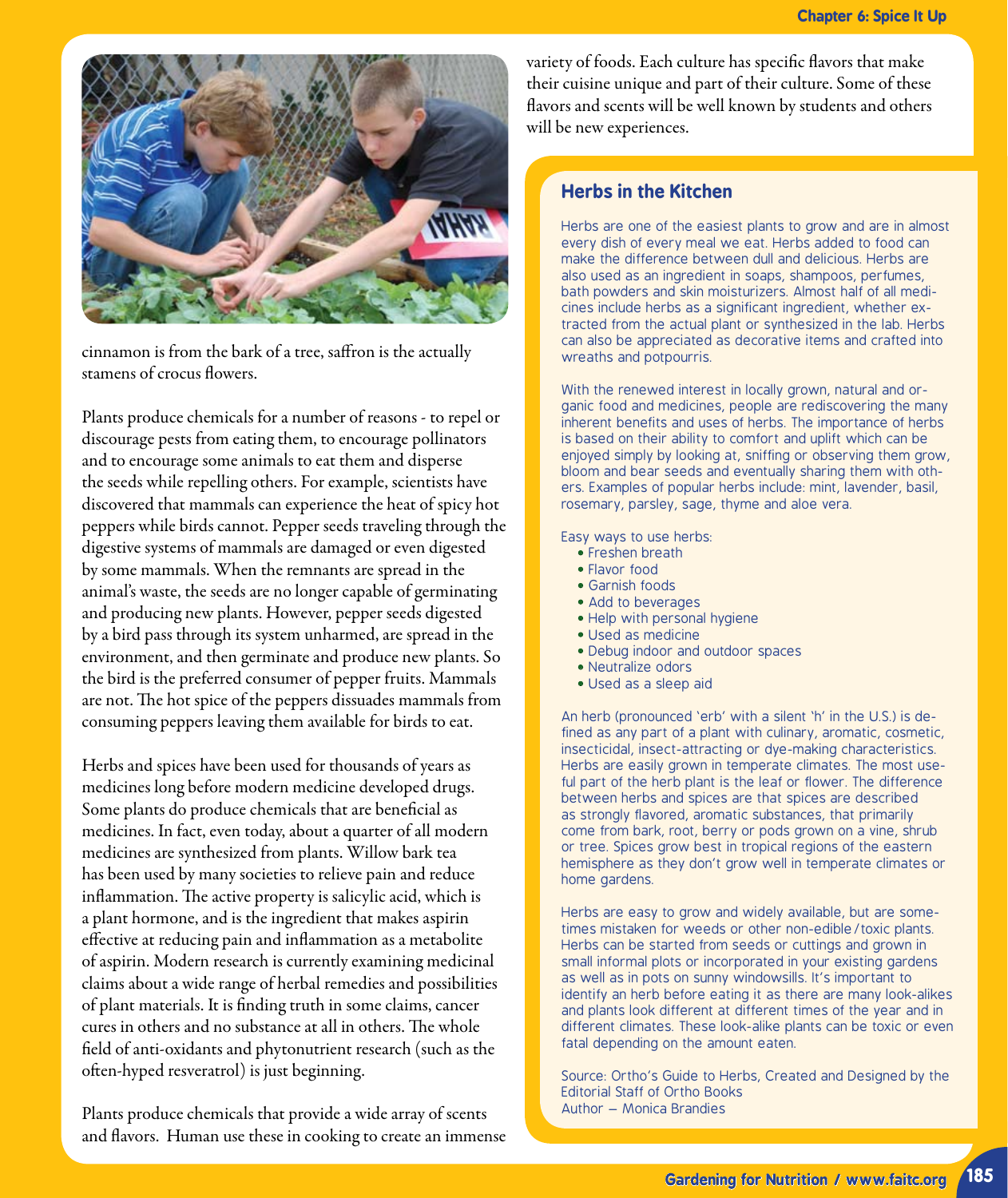# **Activity One:**

- **1.** Grow herbs in the school garden: basil, chives, dill, oregano, parsley, rosemary, sage and tarragon are easily grown and several will be familiar scents to students.
	- **a.** Plant seeds in peat pots indoors to begin growth six to eight weeks prior to planting the school garden.
	- **b.** Transplant seedlings into the school garden after the danger of frost has passed.
	- **c.** Once the plants are growing well, keep them trimmed by harvesting the leaves and prevent the herbs from flowering and setting seed. Annual plants will often die after setting seed.
- **2.** When the herbs are growing well, snip off portions of leaves and stems, crush to release the essential oils and place them into small paper bags.
- **3.** Using a blind smelling test by placing herbs in paper bags, have students sniff the herbs and try to identify what the herb is and/or what foods this herb might be used in. Place a number on each bag and have the students write down what they think they smell. Once the entire class is done guessing go over the correct answers.
- **4.** Have students select one of the herbs grown in the school garden and research what vitamins, minerals and/or phytonutrients the herb provides.
- **5.** Discuss the commonly used delineation between herbs and spices. Herbs are commonly referred to as the leaves and stems of non-woody plants that are generally grown in temperate regions. Spices are commonly referred to as the seeds, fruit, woody portions, or flavorings grown in tropical regions.

# **Activity Two:**

- **1.** Use "Spices History" video by Taylor Roberts at www. youtube.com to introduce the variety of spices and herbs, the cultural connections, and sensory delights. This video has only images, words, and music. Discuss that the food flavors we enjoy today come from around the world and some right at home and they have quite a history.
- **2.** Have students select a food that is unique to their cultural heritage that contains herbs and spices.
	- **a.** Instruct the students to either obtain a family recipe for that food or seek a recipe online.
	- **b.** From the recipe, determine what the major ingredients are and especially which herbs and spices are used.
- **3.** Using the Internet, have students view "Cultural Interactions with Spices and Herbs" www.youtube. com and decide what they like and don't like about this presentation and the previous one and use it to guide their own research and production of a PowerPoint presentation or video. NOTE: If your school has

prohibitions on use of YouTube, many clips can be downloaded outside of school and broadcast from a laptop computer. Or it may be possible to obtain special permission for a single use.

- **4.** As a class, create an evaluation rubric to use for evaluating presentations.
- **5.** Have students prepare and present electronic enhancements detailing the use of specific herbs and spices in a dish representative of his or her ancestral or current culture.
	- **a.** Research where the fruit and vegetable ingredients and the herb and spices that contribute to the uniqueness of their recipe originated, and how these herbs and spices traveled to the location of the culture the recipe represents. In addition, describe where these herbs and spices are produced today, and how or when their families consume these food items.
	- **b.** Use this information to create either a PowerPoint presentation or video and post the video online with either a cultural or herbal connection in the title.
	- **c.** Present the program to the class.
- **6.** Members of the class ask questions, score each presentation, give the presenter feedback, and provide the teacher with the score using the rubric developed by the class.

# **Activity Three:**

- **1.** Introduce the topic that herbs are in the news as nutritional enhancements, preventative medicinal approaches, or curative alternatives to modern medicines.
- **2.** Discuss how herbal treatments have been used as medicines for thousands of years. In fact, for most of that time those were the only medicines available and there is validity to that use. Today, more than 25 percent of our medicines come directly from plant sources. We are learning more every day not just about nutrition but about phytonutrients. Ask: "What are phytonutrients?"
- **3.** Have students research phytonutrients and create a poster project in teams of two or three students. Good information sources can be found at the USDA and Agri-Food Canada. Also Web MD has a good summary written by USDA Scientists at www.webmd.com.

# **Activity Four:**

**1.** Ask students what herbal supplements they have heard of and make a master list. If they have not heard of any, assign them to read magazines, watch television doctor shows or morning talk shows that discuss herbal remedies, watch infomercials for nutritional supplements, visit websites or online health food stores and read the claims of herbal supplements.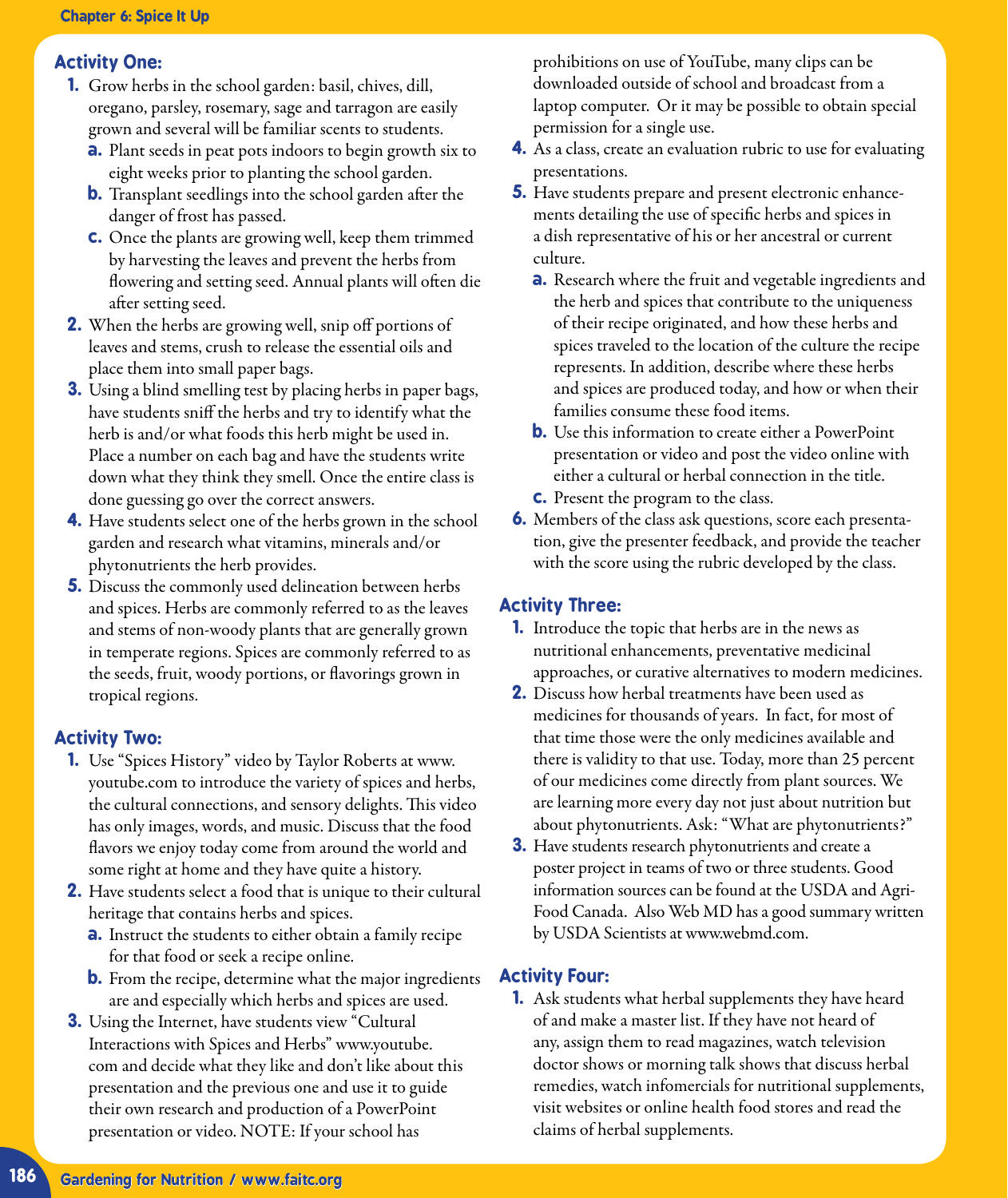- **2.** Divide the class into three groups and prepare for a debate on the use of herbal supplements as nutritional supplements that improve human health, and prevent and cure disease.
	- **a.** One group should research the positives of herbs that are currently being promoted and/or sold as nutritional supplements, or preventative or currative disease measures and be the "pro" side of the debate.
	- **b.** The second group should research the negatives to challenge those claims and be on the "con" side of the debate.
	- **c.** The third group will be the judges and decide the outcome of the debate. This group should have no more than five team members. This group will develop a rubric to evaluate the debate, research challenges they can make to the debaters on both sides and create questions to pose during the debate.
	- **d.** The debate should include: 1. Opening statements from both sides. 2. A challenge by both sides. 3. Following each opening statement, judges should pose questions and solicit responses to those questions from both sides. 4. Closing statements from both sides. The scoring rubric should contain all those components for scoring.
- **3.** Have students access the National Center for Complementary and Alternative Medicine at the National Institutes of Health at www.nccam.nih. gov, which is an excellent source of information for a summary of the research findings that are based on sound, peer-reviewed science. Prepare for a debate about the advisability of using these herbs for their promoted purpose. Include whether they are effective for their promoted purpose, if the research is conclusive, if research is being conducted and if there are any warnings



for consuming this herb or interactions with medicines or foods. Require students to provide a list of sources used to support their claims and indicate that they will receive a grade on their reference list.

- **4.** Conduct the debate and have students score the process and results.
- **5.** Discuss the information presented and what evaluating the claims means to students. Ask if debating the use of these products has informed the students, encouraged the use of these items or discouraged the use of these items. What process will the student use in the future to examine claims about the health benefits of these products?

# **Evaluation Options:**

- **1.** Evaluate student contributions to the success of the school garden.
- **2.** Assess student cooperation, participation and contributions to the scoring rubric.
- **3.** In activity two, use the scoring rubric to evaluate the presentations and incorporate the scores of classmates in your score and let them know in advance how much weight their peers' scores will count. (50/50, 60/40, 40/60).
- **4.** Have students make a list of dishes that would not have the same recognizable smells and flavors without herbs and spices.

Examples: *Sage, onion– turkey dressing Oregano, garlic and bay leaves – pizza Cinnamon, nutmeg – apple pie Ginger – ginger bread, ginger snaps, ginger ale Bay leaves, onion, garlic – spaghetti Cinnamon – cinnamon candies and gum Garlic, mustard seed, celery seed – sweet bread and butter pickles Dill , garlic – dill pickles Ginger, cinnamon – pumpkin pie Vanilla – vanilla ice cream, vanilla frosting, vanilla pudding, sugar cookies Garlic, soy sauce, onions – Chinese foods Basil, garlic – pesto sauce*

- **5.** Evaluate student poster projects on phytonutrients.
- **6.** Assess student performance on the debate, including the list of references, thoroughness of research, ability to make the case both pro and con, the rubric developed, questions developed and the scoring and ability to answer questions on herbal uses as nutritional supplements or medicinal alternatives.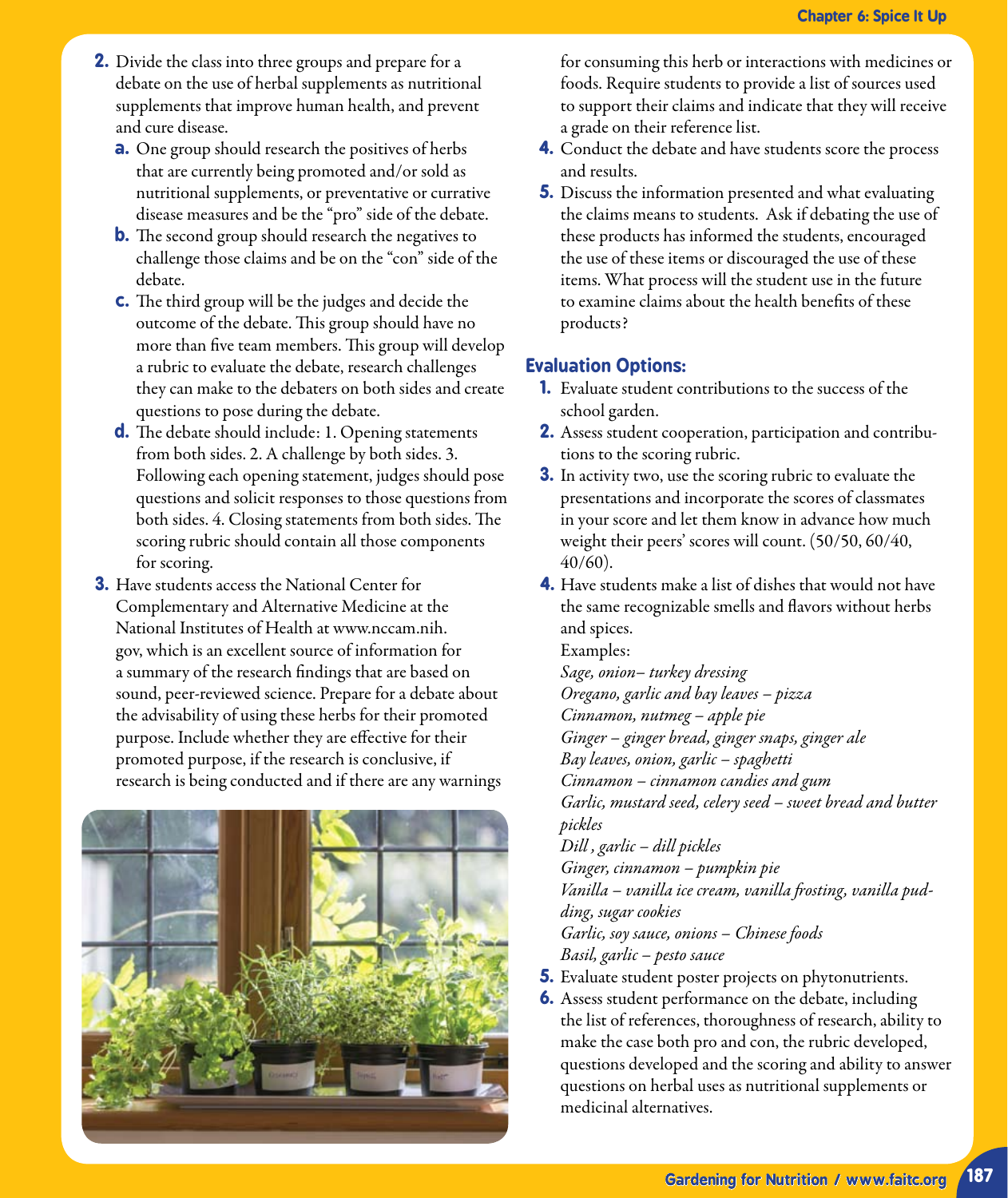# **Extensions or Variations:**

- **1.** Use the History of Spices video to clear up some misconceptions about historic spice use www.youtube. com
- **2.** Use the Florida Agriculture in the Classroom lesson "Around the World in 500 Years" at the Teacher Center of its website at www.faitc.org that discusses how trade and travel introduces invasive species.
- **3.** Have a chef come in or work with the culinary arts department to cook with the herbs, determine food pairing, or just discuss how to cook with herbs and spices for healthy low sodium options.

## **Resources:**

"Cultural Interactions with Spices and Herbs," University of Hawaii www.youtube.com

National Center for Complementary and Alternative Medicine, National Institutes of Health www.nccam.nih.gov

Roberts, Taylor. "Spice History" video. www.youtube.com

Frequently Asked Questions about Phytonutrients, Web MD (Written by USDA Scientists) www.webmd.com